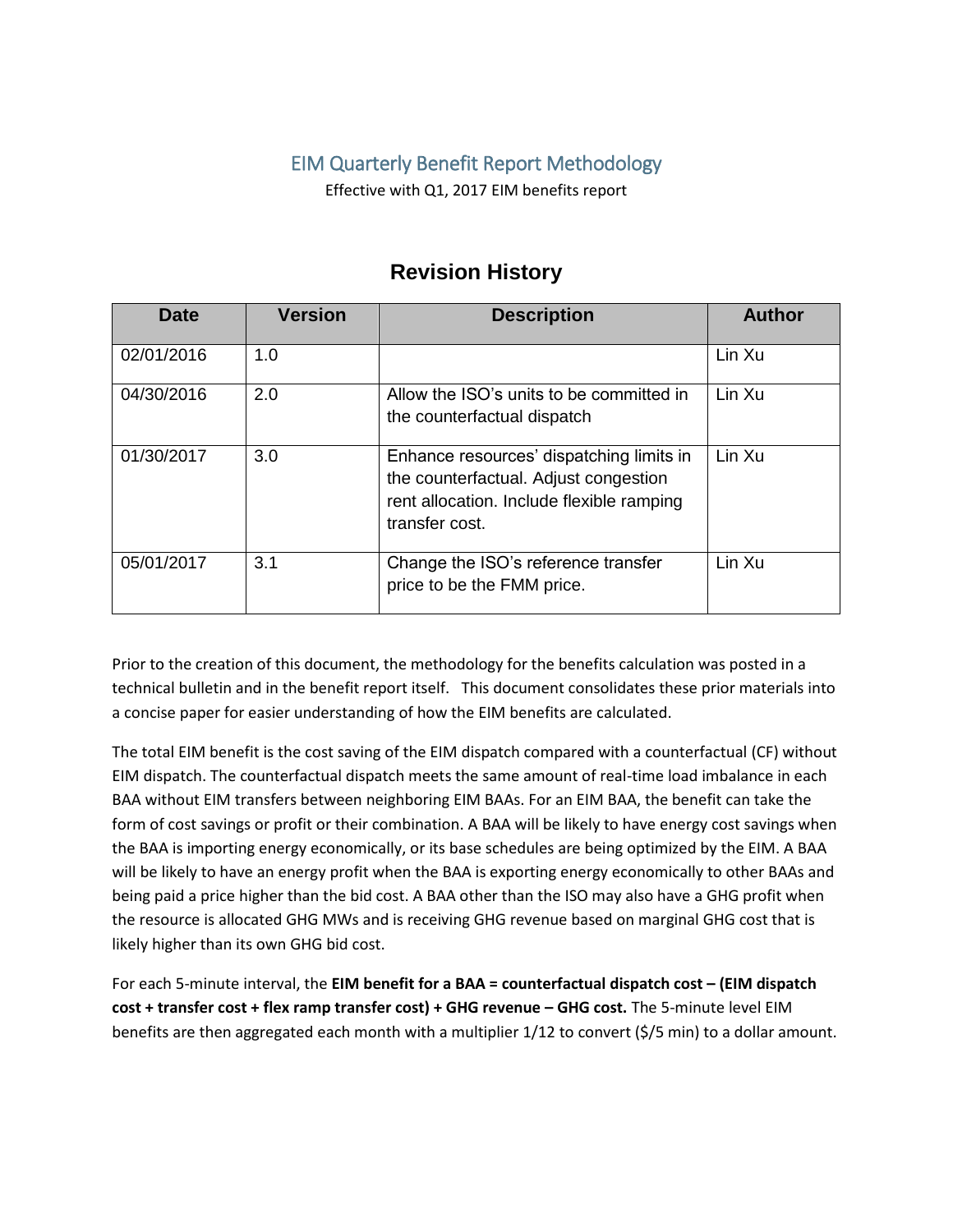# EIM benefit calculation components

# **EIM dispatch cost**

The total dispatch cost for a BAA for an interval is the sum of all the unit level EIM dispatch costs for that BAA for that interval.

For all BAAs other than CAISO, the dispatch cost only includes variable dispatch cost, i.e. the bids submitted by the corresponding Scheduling Coordinator.

For the ISO's long start units, we only consider variable dispatch cost. For the ISO's short start units, we use a generic cost formula, which includes variable dispatch cost, no load cost, and startup cost.. Specifically, the three-part cost for short start units includes:

- the variable dispatch cost of RTD, which is equal to the bid cost associated with the delta instruction above or below the base schedule for each interval,
- the no load cost associated with the incremental dispatch, which is equal to the no load cost divided by Pmax, then multiplied by the delta instruction from the base schedule,
- the startup cost associated with the incremental dispatch, which is equal to the startup cost divided by the minimum online hours, then multiplied by the delta instruction from base schedule divided by the Pmax.

The purpose of this generic cost formula is to evaluate cost differences between EIM dispatches and counterfactual dispatches without performing sophisticated unit commitment simulations. Prior to Q1 2016, only variable dispatch cost was considered in the EIM benefit calculation. With NV Energy joining EIM and improving the transfer capabilities from and to the ISO, we observed a significantly increased transfer volume in EIM. The higher transfer volume cannot be sufficiently replaced by resources online in EIM without committing or de-comitting resources, -and hence why the ISO adopted -a three-part cost formula as of Q1 2016 to allow for unit commitment decisions to better evaluate the production difference between EIM and the counterfactual dispatch of the ISO. The unit commitment decisions were made only for short start units that were not combined cycle units. The combined cycle units have complicated models in EIM, so their counterfactual commitment status is fixed at the EIM commitment status to avoid oversimplification.

We approximate the ISO's commitment costs by converting the startup cost and no load cost into variable dispatch cost, assuming a committed short start resource will be fully loaded for minimum online hours. For each supply segment, the corresponding three-part variable cost is equal to

#### bid\_price + no\_load\_cost/Pmax + startup\_cost/min\_up\_hour/Pmax

Note the formula above converts startup cost (in unit \$) and no load cost (in unit \$/h) into variable dispatch cost (in unit \$/MWh). By doing this, the commitment for the ISO's short start units can be determined based on the economic metric order of the three-part variable cost.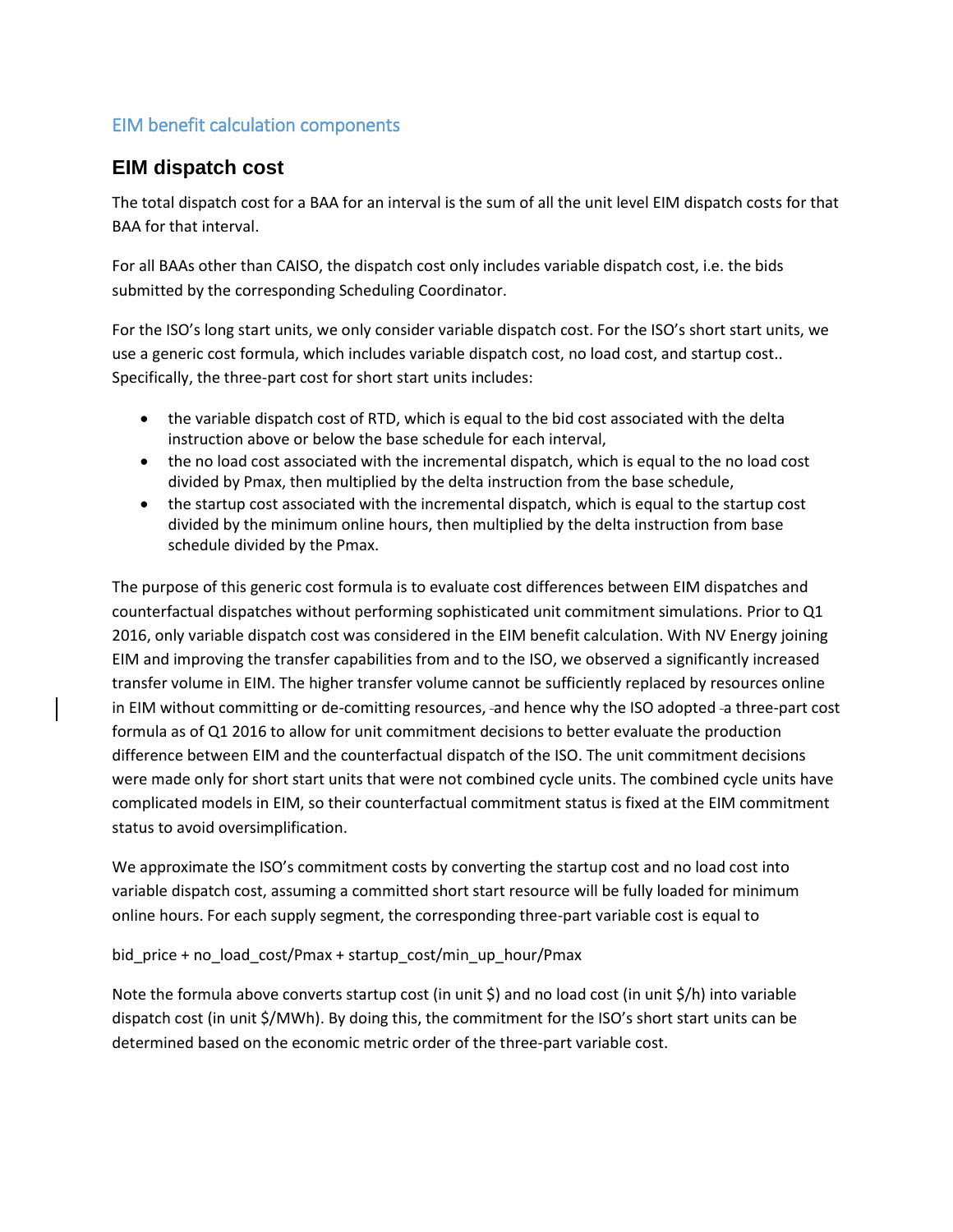# **Transfer cost**

As a convention, select the importing direction as the default direction for a transfer, so the importing transfer is positive and the exporting transfer is negative. The transfer cost is equal to the transfer MW times the transfer price. For transfers involving the ISO in either the importing direction or the exporting direction, the transfer price is the other BAA's LMP plus the shadow price of the transfer. In doing this, the congestion rent on the transfer will be fully attributed to the other BAA. For transfers involving two BAAs that are not the ISO, the transfer price will split the congestion shadow price on the transfer in half. For an importing BAA, the transfer price is the LMP of the BAA minus half of the absolute value of the transfer shadow price. For an exporting BAA, the transfer price is the LMP of the BAA plus half of the absolute value of the transfer shadow price. The transfer could occur in both the 15-minute market and the 5-minute market. In this case, the transfer cost is 15-minute transfer \* 15-minute transfer price + (5 minute transfer – 15-minute transfer) \* 5-minute transfer price for each 5-minute interval.

# **Flex ramp transfer cost**

In 2016, the ISO implemented the flexible ramping products to replace flexible ramping constraints. The flexible ramping products are available capacities to handle future load and generation uncertainties, and include both the upward ramping capacity and downward ramping capacity. They may be put aside in RTD to enhance dispatch flexibility. One BAA's flexible ramping capacities in RTD may be helping other BAAs. In this case, the BAA that exports flexible ramping products should receive payment from other BAAs to compensate the dispatch cost of keeping flexible ramping capacities, and the BAA that imports flexible ramping products should pay other BAAs to reflect its dispatch cost to handle future uncertainties. This is similar to how energy transfer is treated in the EIM benefit calculation. Energy transfer is explicitly modeled in EIM, while flexible ramping transfer is not. We need to calculate a BAA's flexible ramping transfer. First, we allocate the system flex ramp award to each BAA in proportion to its individual BAA requirement. Then we calculate the flex ramp transfer as the BAA's RTD flexible ramping award minus its allocated share. The flex ramp transfer cost is equal to the flex ramp transfer multiplied by the EIM whole footprint flex ramp shadow price.

# **Counterfactual dispatch cost**

The counterfactual dispatch for an EIM BAA mimics the market operations without importing or exporting through the EIM transfers. The counterfactual dispatch moves units inside the BAA to meet the same real-time load imbalance as the EIM dispatch without considering transmission constraints. However, for PacifiCorp, the transfer limit between PACE and PACW is enforced in the counter factual dispatch. Relaxing transmission constraints tends to underestimate the counterfactual dispatch cost and the EIM benefit. However, because few transmission constraints were observed binding in EIM, it is unlikely the EIM benefit will be significantly underestimated.

The counterfactual dispatch makes unit commitment decisions only for the ISO's short start units. The unit commitment decisions are based on the generic three-part variable cost formula, which has converted startup cost and no load cost into variable dispatch cost. So unit commitment can be determined by the economic metric order of the three-part cost.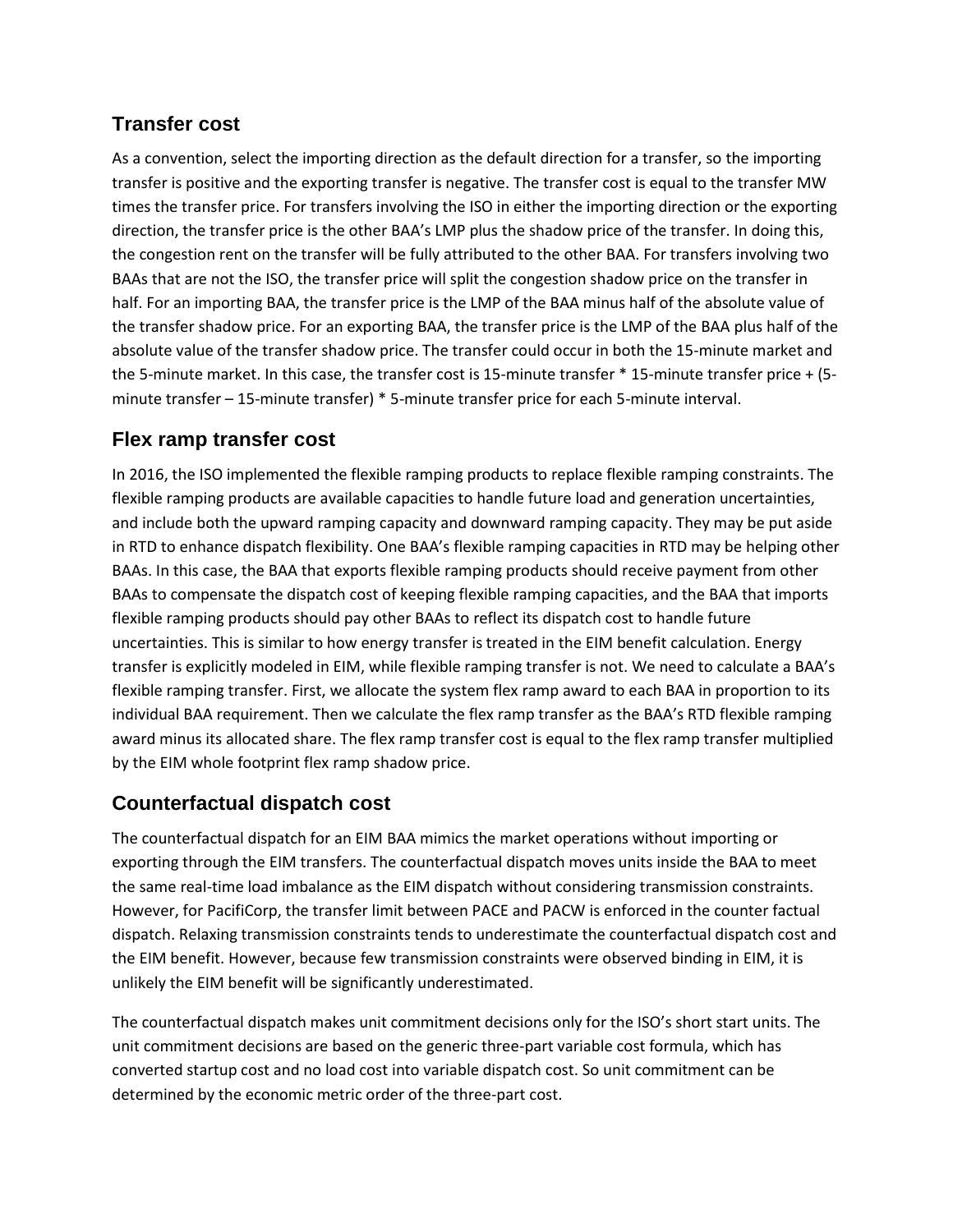Prior to the 2016 Q4 report, we used the resources' RTD dispatching limits from the EIM in the counterfactual. The EIM dispatching limits are 10-minute ramp limited in RTD, and they may be overly constraining for the counterfactual theoretically. The counterfactual will replace the transfers with internal dispatches, but it does not need to do it within 10-minute timeframe. When EIM transfer volumes are moderate relative to the EIM dispatching range, this limitation may not be a real problem, because the EIM dispatch range is mostly sufficient to replace the transfers. With the EIM footprint increases, the transfer volume between BAAs also increases. We observed some EIM transfers exceeded 1,000 MW frequently. The EIM dispatching range started to show its limitation. From 2016 Q4, we enhanced the counterfactual dispatching range method. This enhancement will allow resources to be dispatched at their base schedules in the counterfactual case instead of being restricted to their EIM dispatch limits which could be overly constraining with large transfers.

The counterfactual dispatch limits will be calculated as follows:

CF\_lower\_limit = min{ base\_schedule, FMM\_lower\_limit, RTD\_lower\_limit },

CF\_upper\_limit = max{ base\_schedule, FMM\_upper\_limit, RTD\_upper\_limit }.

| <b>Base</b><br>schedule | <b>FMM</b><br><b>lower</b><br>limit | <b>FMM</b><br>upper limit | <b>RTD lower</b><br>limit | <b>RTD</b><br>upper<br>limit | Counterfactual<br>lower limit | <b>Counterfactual</b><br>upper limit |
|-------------------------|-------------------------------------|---------------------------|---------------------------|------------------------------|-------------------------------|--------------------------------------|
| 200                     | 110                                 | 290                       | 170                       | 230                          | 110                           | 290                                  |
| 200                     | 210                                 | 300                       | 270                       | 300                          | 200                           | 300                                  |
| 200                     | 10                                  | 100                       | 10                        | 40                           | 10                            | 200                                  |

Table 1 provides some examples of how the counterfactual dispatch limits are calculated.

#### **Table 1. Counterfactual dispatch limits examples**

In cases where a counterfactual dispatch could not be produced for a BAA using available bids, the highest bid dispatched will be extended as the marginal cost for procuring more supply. An EIM BAA may restrict the pool of dispatchable units in the counterfactual dispatch if that the BAA's practice prior to joining EIM was to balance real-time load from a limited pool.

#### ISO counterfactual dispatch

The ISO would need to meet load without EIM transfers in the counterfactual dispatch. The counterfactual dispatch is constructed in the following way.

- 1. Calculate the ISO's net EIM transfer;
- 2. Economically dispatch resources from the ISO to replace the transfer
	- A. If the ISO is importing from the EIM,
		- a. Find the ISO's undispatched supply with the variable cost (bid and three-part converted) greater than or equal to the reference FMM transfer price;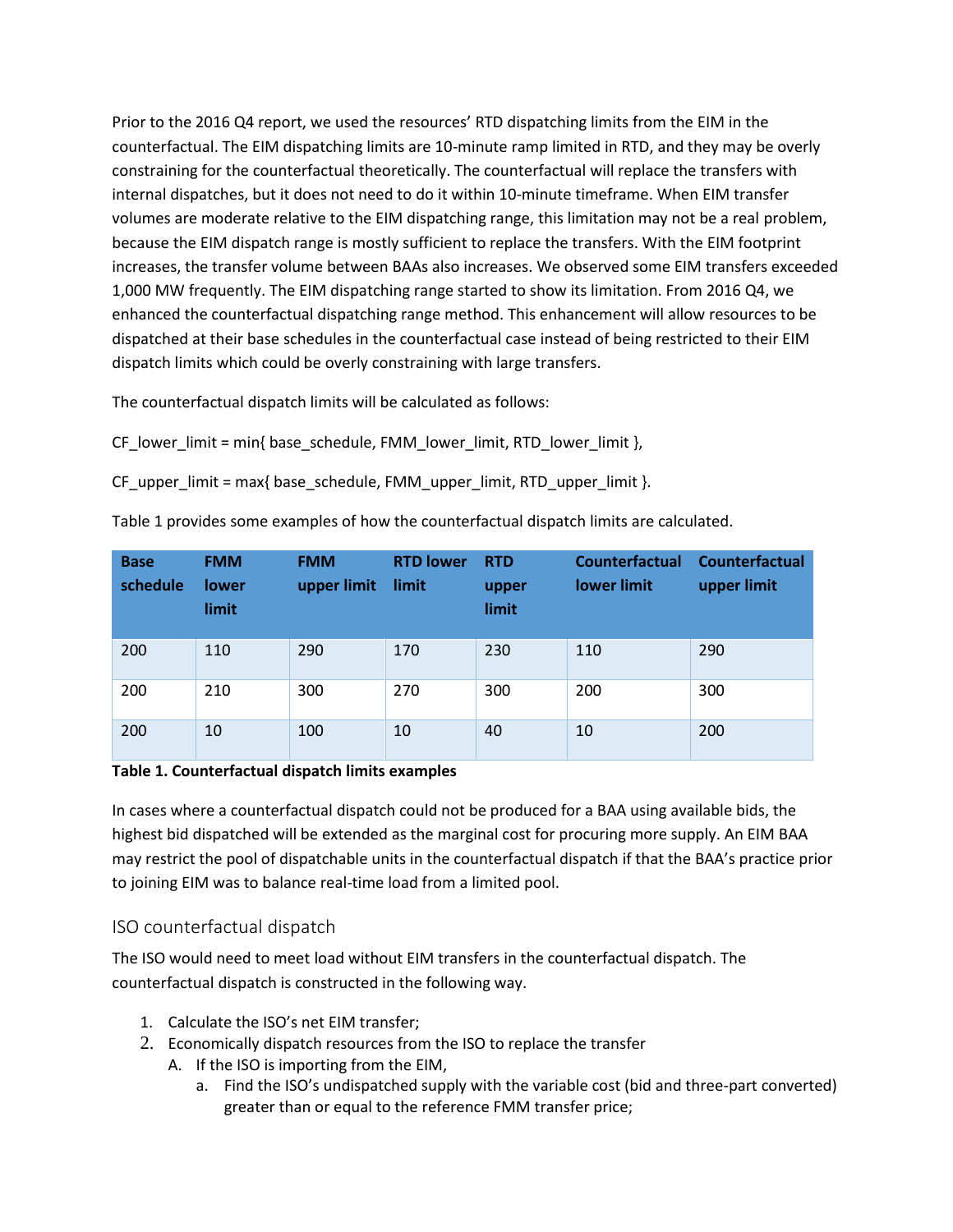- b. Sort and stack the supply by the variable cost from low cost to high cost; and
- c. Clear the supply stack from low cost to high cost up to the transfer megawatts
- B. If the ISO is exporting to the EIM,
	- a. Find the ISO's dispatched supply with the variable cost (bid and three-part converted) less than or equal to the reference FMM transfer price;
	- b. Sort and stack them by the variable cost from high cost to low cost; and
	- c. Clear the supply stack from high cost to low cost up to the transfer megawatts

The reference FMM transfer price for the ISO is the maximum price of the incoming transfer points if the ISO is a net transfer importer, and the minimum price of the outgoing transfer points if the ISO is a net transfer exporter. Undispatched supply at lower bid cost than the reference price is dispatched out of merit when the ISO is importing transfer at the reference price. Dispatched supply at higher bid cost than the reference price is also dispatched out of merit when the ISO is exporting transfer at the reference price. The ISO has complex networks and constraints that are modeled in the EIM but not in the counterfactual. For example, supplies can be locally transmission constrained and undispatached in the EIM, which have available supply at lower bid cost than the LMP of the rest of the ISO. They should remain undispatched in the counterfactual even they have lower supply cost, because they are constrained by transmission. In the ISO's counterfactual dispatch, we only consider supplies above the reference transfer price to replace incoming transfer into the ISO, and thus preventing the transmission constrained lower cost supply being dispatched. Vice versa for the supplies below the reference transfer price to replace outgoing transfer. Prior to 2016 Q4, the counter factual dispatch (applies for whole EIM, not just the ISO) was based on 5-minute dispatch capability, and the reference price is the RTD price. To be consistent with the change in 2016 Q4 to extend resources' dispatch limits to FMM and base schedules, the ISO's reference transfer price is changed to be the FMM price.

### NV Energy, Arizona Public Service, and Puget Sound Energy counterfactual dispatch

NV Energy, Arizona Public Services, and Puget Sound Energy all have their counter factual dispatch constructed in the following way. We will use NVE as an example.

- 1. Calculate the real-time net load imbalance for NVE;
- 2. Economically dispatch resources from NVE on top of the base schedules to meet NVE's net load imbalance
	- A. If the net load imbalance is positive,
		- a. Find NV Energy's bid-in supply above base schedules;
		- b. Sort and stack them by the variable cost from low cost to high cost; and
		- c. Clear the supply stack from low cost to high cost up to the net load imbalance.
	- B. If the net load imbalance is negative,
		- a. Find NV Energy's bid-in supply below base schedules;
		- b. Sort and stack them by the variable cost from high cost to low cost; and
		- c. Clear the supply stack from high cost to low cost up to the net load imbalance.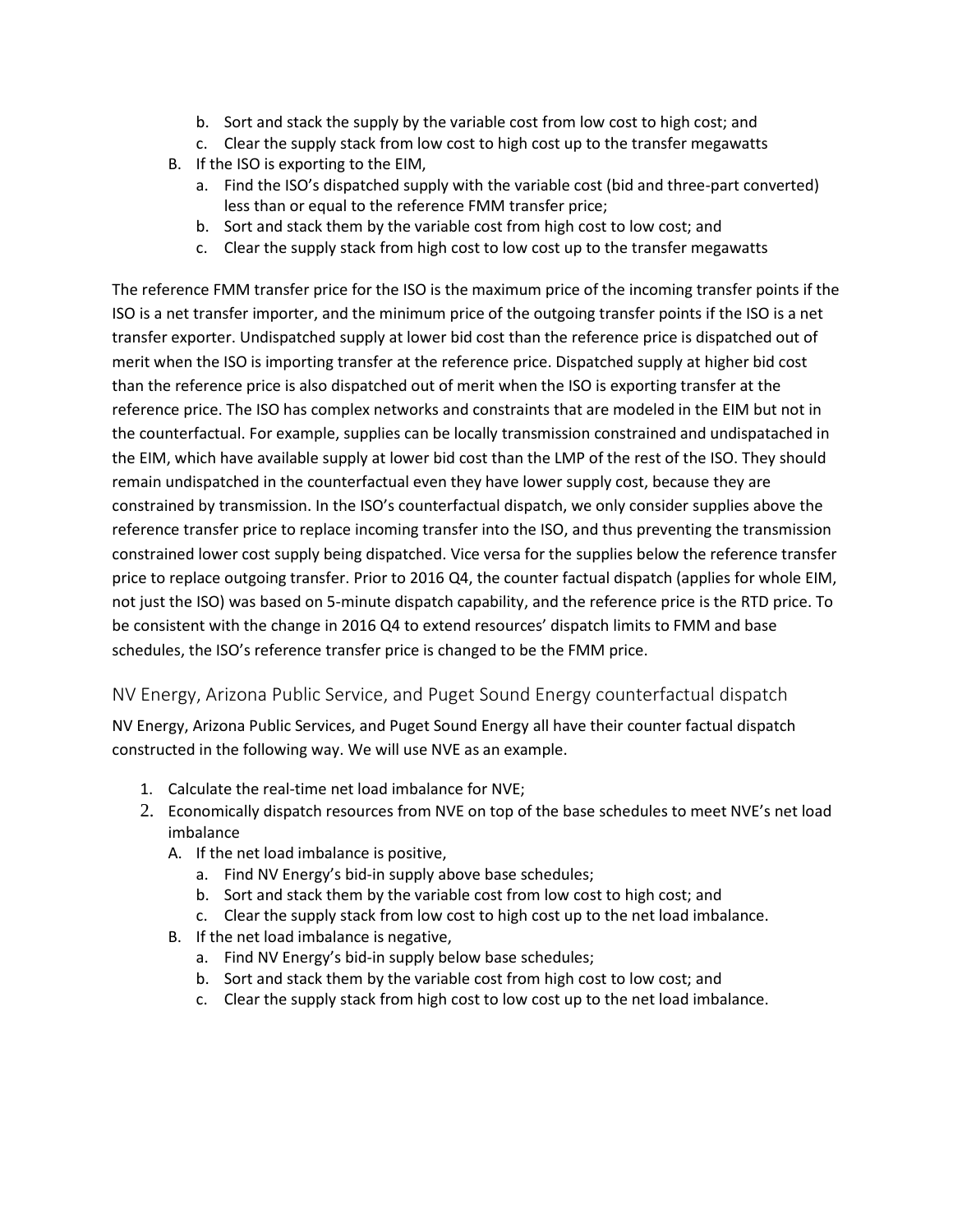## PacifiCorp counterfactual dispatch

PacifiCorp East BAA and PacifiCorp West BAA would need to meet demand without intra-hour transfers between PacifiCorp and the ISO, but transfers could occur between PACE and PACW in the counterfactual dispatch. The PacifiCorp counter factual dispatch will be constructed in the following way:

- 1. Calculate the real-time net load imbalance for each BAA;
- 2. Economically dispatch resources from the limited pool on top of the base schedules to meet net PacifiCorp load imbalance without violating the transfer limitations between PACE and PACW.
	- A. If the net load imbalance is positive,
		- a. Find PacifiCorp's bid-in supply above base schedules;
		- b. Sort and stack them by the variable cost from low cost to high cost; and
		- c. Clear the supply stack from low cost to high cost up to the net load imbalance subject to the transfer limit between PACE and PACW
	- B. If the net load imbalance is negative,
		- a. Find PacifiCorp's bid-in supply below base schedules;
		- b. Sort and stack them by the variable cost from high cost to low cost; and
		- c. Clear the supply stack from high cost to low cost up to the net load imbalance subject to the transfer limit between PACE and PACW

# **GHG revenue**

Greenhouse gas (GHG) revenue for a resource is equal to its GHG allocation MW times the GHG price.

# **GHG cost**

GHG cost for a resource is equal to its GHG allocation MW times its GHG bid.

### Example

This example illustrates how the EIM benefit is calculated.

The transfers out of the EIM optimization are listed in Table 2. Base scheduled transfers have been excluded in the FMM transfers and RTD transfers.

| from<br><b>BAA</b> | to<br><b>BAA</b> | <b>FMM</b><br>transfer | <b>FMM</b> transfer<br>price | <b>RTD incremental</b><br>transfer | <b>RTD transfer</b><br>price | transfer<br>cost |
|--------------------|------------------|------------------------|------------------------------|------------------------------------|------------------------------|------------------|
| <b>PACE</b>        | <b>NEVP</b>      | 140                    | \$26                         | 10                                 | \$25                         | \$3,890          |
| <b>NEVP</b>        | <b>CISO</b>      | 160                    | \$26                         | 20                                 | \$30                         | \$4,760          |
| <b>PACE</b>        | <b>PACW</b>      | 190                    | \$26                         | 10                                 | \$25                         | \$5,190          |
| <b>PACW</b>        | <b>CISO</b>      | 110                    | \$26                         | $-10$                              | \$30                         | \$2,560          |

**Table 2. An example of BAA to BAA transfers and prices**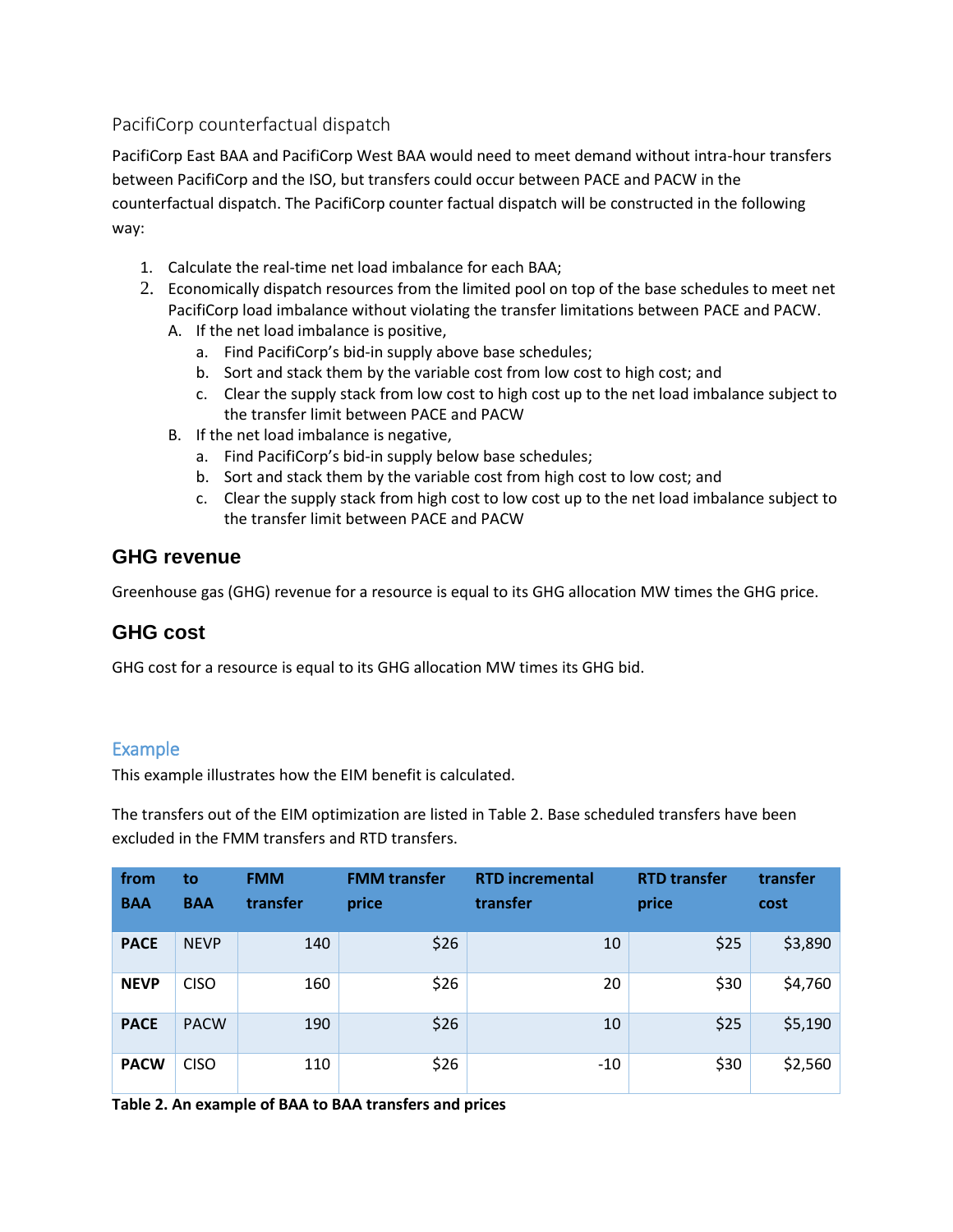Assume the EIM energy imbalance and prices are as follows. Every BAA is balanced with Gen + Transfer – Load = 0. Assume the EIM optimization results in \$1 GHG price, which means the ISO's LMP is \$1 higher than the neighboring BAA (NEVP and PACW), because there is no congestion going into the ISO in the example. In the table below, positive transfer MW means the BAA is importing and negative transfer MW means it is exporting. Also, transfers in the table are sum of the transfers occur in both the FMM and the RTD with base scheduled transfer being excluded.

| <b>BAA</b>  | <b>Gen</b>  | Load   | Net transfer in MW LMP |      | <b>GHG price</b> |
|-------------|-------------|--------|------------------------|------|------------------|
| <b>CISO</b> | $\mathbf 0$ | 280    | 280                    | \$31 |                  |
| <b>NEVP</b> | 50          | 20     | $-30$                  | \$30 | \$1              |
| <b>PACE</b> | 150         | $-200$ | $-350$                 | \$20 |                  |
| <b>PACW</b> | 100         | 200    | 100                    | \$30 |                  |

**Table 3. EIM energy imbalance and prices by BAA for one 5-minute interval**

### **Transfer cost**

The transfers occur in both FMM and RTD, and their volume and prices are listed in Table 3. They are calculated from applying the convention that importing is positive and exporting is negative the BAA to BAA transfers, and summing them over all the neighboring BAAs.

| RAA         | transfer cost                 |
|-------------|-------------------------------|
| <b>CISO</b> | $$7,320 = $4,760+ $2,560$     |
| <b>NEVP</b> | $(5870) = 53,890-54,760$      |
| <b>PACE</b> | $(59,080) = -53,890 - 55,190$ |
| <b>PACW</b> | $$2,630 = $5,190 - $2,560$    |

**Table 3. EIM transfer cost by BAA**

For flex ramp, we calculate its transfer and transfer cost in Table 4.

| <b>BAA</b>  | <b>Direction</b> |     |     | Req. Award Allocation Flex ramp | transfer in | <b>Flex ramp</b><br>price | Flex ramp<br>transfer cost |
|-------------|------------------|-----|-----|---------------------------------|-------------|---------------------------|----------------------------|
| <b>CISO</b> | upward           | 150 | 100 | 75                              | $-25$       | $\mathsf{S}1$             | $-525$                     |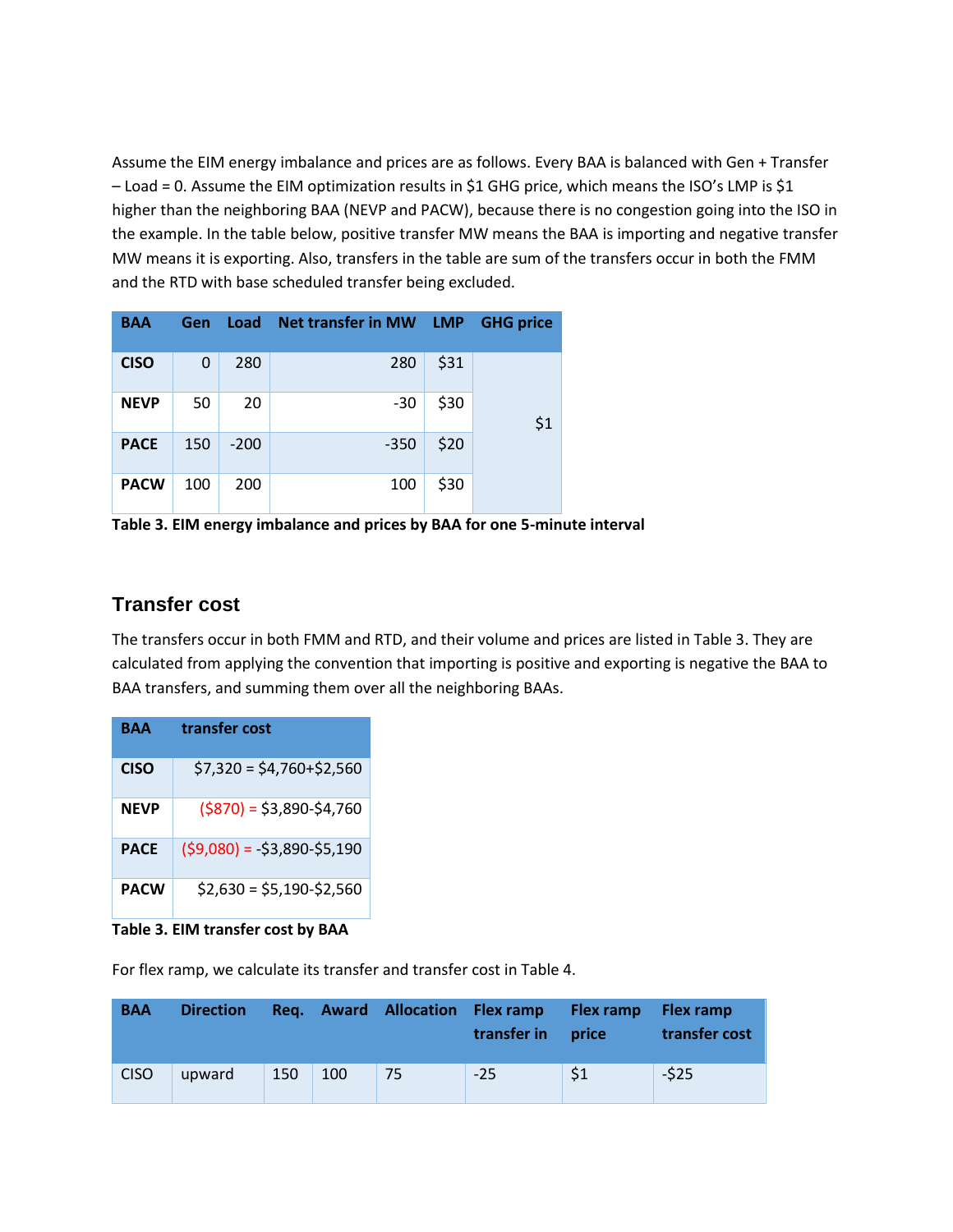| <b>NEVP</b> | upward   | 10          | $\mathbf 0$    | 5              | 5              | \$1 | \$5    |
|-------------|----------|-------------|----------------|----------------|----------------|-----|--------|
| <b>PACE</b> | upward   | 20          | $\mathbf 0$    | 10             | 10             | \$1 | \$10   |
| <b>PACW</b> | upward   | 20          | $\mathbf 0$    | 10             | 10             | \$1 | \$10   |
| <b>CISO</b> | downward | $\mathbf 0$ | $\mathbf 0$    | $\mathbf 0$    | $\mathbf 0$    | \$2 | \$0    |
| <b>NEVP</b> | downward | 10          | 10             | $\overline{2}$ | -8             | \$2 | $-516$ |
| <b>PACE</b> | downward | 20          | $\overline{0}$ | $\overline{4}$ | $\overline{4}$ | \$2 | \$8    |
| <b>PACW</b> | downward | 20          | 0              | 4              | 4              | \$2 | \$8    |

**Table 4. Flex ramp transfer example**

# **EIM dispatch cost**

Now calculate the total bid cost associated with the EIM dispatches (delta from base schedules). The EIM dispatch costs are listed in Table 5.

| <b>BAA</b>  |     | Gen EIM EIM dispatch cost |
|-------------|-----|---------------------------|
| <b>CISO</b> | 0   | \$0                       |
| <b>NEVP</b> | 50  | \$1,450                   |
| <b>PACE</b> | 150 | \$2,700                   |
| <b>PACW</b> | 100 | \$2,800                   |

**Table 5. EIM dispatch cost by BAA**

# **Counterfactual dispatch cost**

Then construct the counterfactual dispatches as described in the previous section, and sum up the counter factual dispatch cost for each BAA as shown in Table 6.

| <b>BAA</b>  |        | Gen CF Counterfactual dispatch cost |
|-------------|--------|-------------------------------------|
| <b>CISO</b> | 280    | \$9,240                             |
| <b>NEVP</b> | 20     | \$640                               |
| <b>PACE</b> | $-200$ | (53,800)                            |